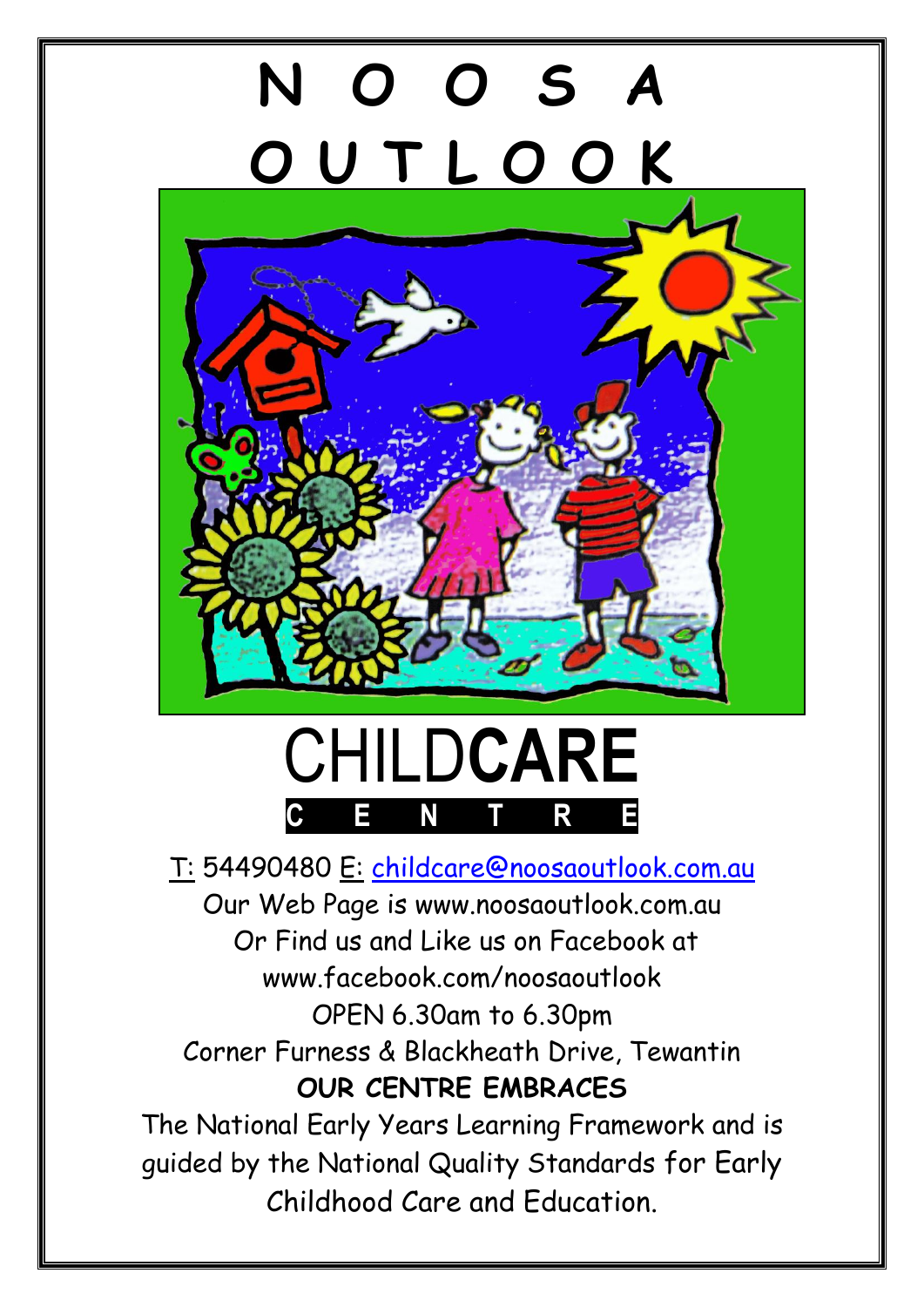# **WELCOME**

Thank you for choosing Noosa Outlook Childcare Centre for your families' education and care. We respectfully acknowledge that you as parents/guardians are the first and most influential teacher in your child's life. We look forward to working in partnership with you towards reaching the best possible outcomes for your child. This handbook is designed to give you an overview of Noosa Outlook Childcare Centre; our educational programs, policies and procedures and to provide assistance to you and your child in preparing to start in childcare.

Noosa Outlook Childcare Centre is licensed under the Education and Care Services National Law Act 2017 and complies with the Regulations as set out in the current edition of the Education and Care Services National Regulations. The current configurations of our rooms are as follows:

**\_\_\_\_\_\_\_\_\_\_\_\_\_\_\_\_\_\_\_\_\_\_\_\_\_\_\_\_\_\_\_\_**

Toddlers: 15months to 2.5 years Junior Kindergarten: 2 years to 3 years Pre Kindergarten: 3 years to 4 years Qld Government Approved Kindergarten: 3.5 years to school age.

Any information regarding the centres philosophy, programming, documentation or your child's development can be discussed with your room's Lead Educator or the Centre Director.

**\_\_\_\_\_\_\_\_\_\_\_\_\_\_\_\_\_\_\_\_\_\_\_\_\_\_\_\_\_\_\_\_\_\_**

As a Centre our Educators have worked together in creating a set of broad goals that are important to each room and our services philosophy. These goals are as follows;

- For every child to feel welcomed into an inviting learning environment where they know they **BELONG** are able to **BE** and given opportunities to **BECOME**.
- To build safe and secure relationships with every child and their families.
- For every child to know they are recognised and acknowledged for their own individual uniqueness.
- For every child to become confident and successful learners through their own choices and interest, resourcing and exploration.
- For every child to be supported and given opportunities to reach the goals and outcomes of our National Early Years Learning Framework.
- For every Educator to use their knowledge of the standards and elements of the National Quality Framework in providing the best practices in early childhood education and care at all times.
- For your family to feel an important part of the Noosa Outlook Childcare Centre community where we become an extension of your home life!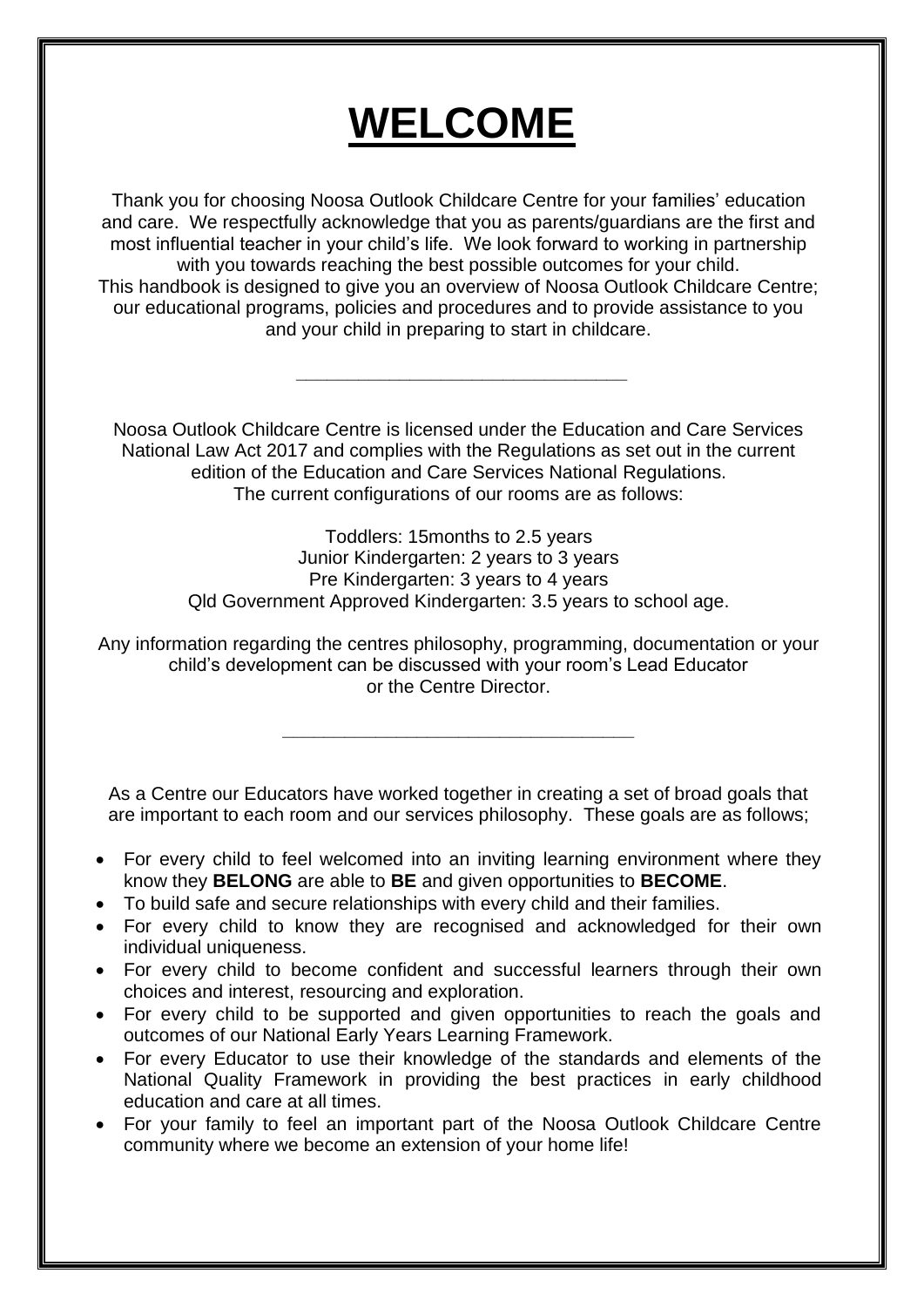# **WHAT TO BRING EACH DAY?**

- A **broad brimmed hat** to protect the ears and neck. Remember, no hat – play must be restricted to shaded verandas.
- A **sheet/blanket** for rest time and any other special attachments your child would like as a comfort.
- A **spare change of clothes**! We enjoy lots of messy play!
- **Extra underwear**, particularly if your child is toilet training.
- A **lunch box** with enough healthy food options for morning tea, lunch, afternoon tea and a late day snack if required. If you use small containers in your child's lunch box please be sure to label everything.
- **Sunscreen**, if you prefer that your child use their own. Otherwise we have sunscreen available. Please apply to your child before attending each day and we will happily re-apply as required.

### **PLEASE ENSURE THAT EVERY ITEM BELONGING TO YOUR CHILD IS CLEARLY NAMED AND LABELLED. THIS INCLUDES SHOES AND CLOTHING THAT YOUR CHILDREN ARRIVE IN! THANK YOU.**

### **NAPPIES WILL BE PROVIDED**

**We ask that children please leave toys at home, often these treasured items are misplaced or lost and children become very upset. If your child would like to bring something to share please encourage a book.**

# **VISITORS, STUDENTS AND VOLUNTEERS**

Parents and guardians are welcome to visit the centre at any time and we strongly encourage your participation and contribution to our program. Please speak to the Centre Director or Educators to see how you could assist.

From time to time this centre may support Early Childhood students from local training organisations with supervised placements. Families will be notified if a student is to be placed in your child's room.

Occasionally this centre may provide training opportunities for volunteers or work experience students. All volunteers and students are supervised at all times, must read and sign our confidentiality agreement, are accountable to the Centre Director and adhere to Blue Card requirements.

If you have any queries or concerns regarding this please speak to your Lead Educator or Management.

All visitors are required to sign in at the office upon arrival.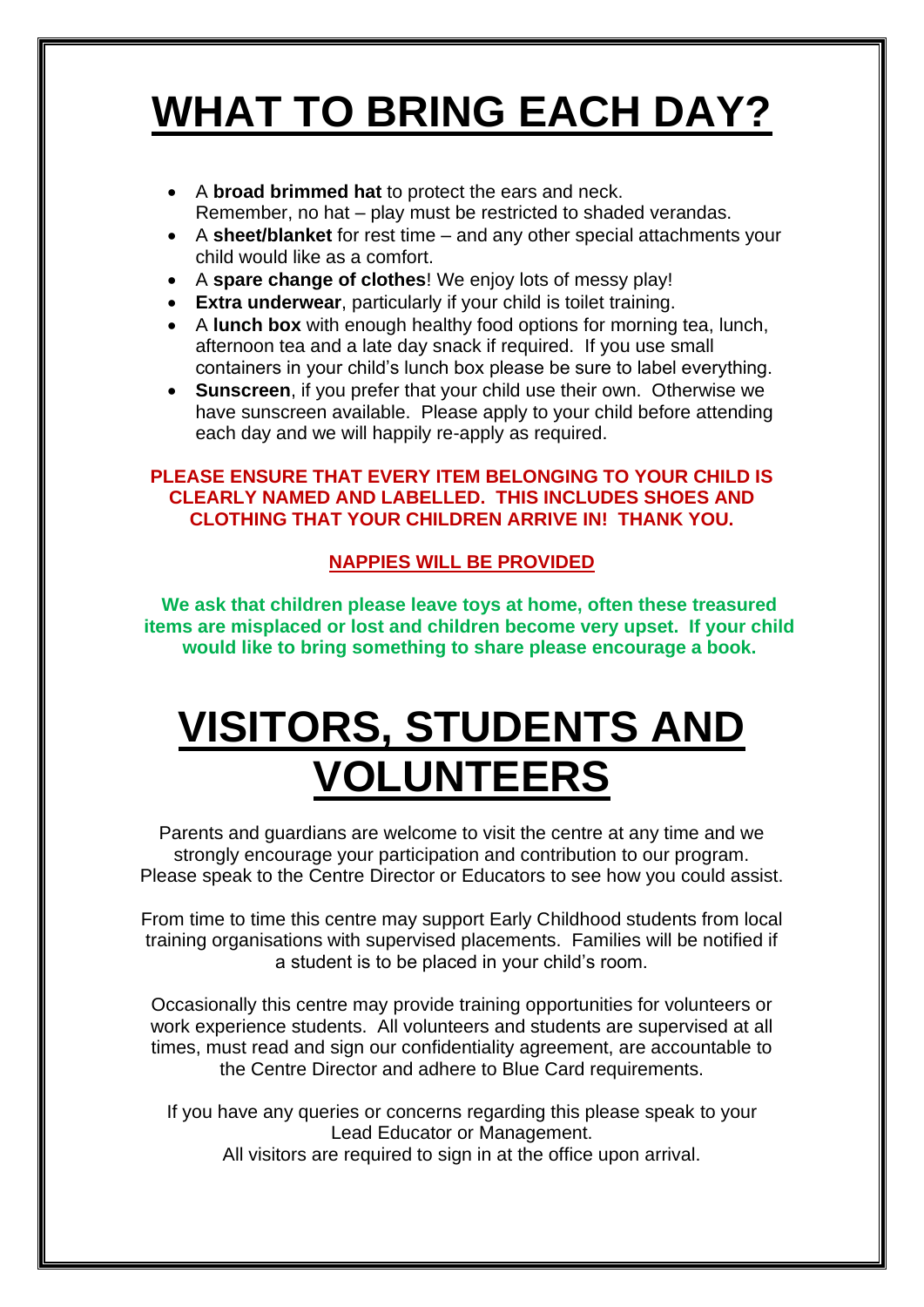### **PRIORITY OF ACCESS**

At times there may be waiting lists in long day care services, to ensure the system is fair for families the Australian Government has created "Priority of Access Guidelines" Priority of care must be provided to the following;

- **Priority 1:** a child at risk of serious abuse or neglect.
- **Priority 2:** a child of a parent (or both parents if you have a partner) who satisfies the Government's work, training and study test.
- **Priority 3:** any other child.

# **ACCOUNTS**

Fee information is available from the office and a current fee schedule is included in your enrolment pack. Parents are advised to access their Centrelink Online account through the MyGov portal to determine their eligibility for Child Care Subsidy prior to commencing at this Service. Statements are issued via e-mail on Tuesday. If you require a printed copy please see office staff. The statement shows all attendances, fees, payments, absences & relevant CCS information and acts as your receipt / tax invoice.



- Fees are to be paid fortnightly and a statement will be issued weekly. Fees can be paid by cash, EFTPOS, internet banking, or direct debit either by Ezi Debit or Centrepay (whereby fees are deducted from your Centrelink payments).
- Our preferred method of Payment is Ezi Debit or Centrepay. Application forms are available from the Office.
- **All fees apply to Public Holidays and Absences. Absences include family holidays and sick days.**

**LATE FEES WILL BE CHARGED TO PARENTS IF CHILDREN ARE NOT PICKED UP AND THE PREMISES VACATED BY 6.30PM. LATE FEE \$45.00\_PER HALF HOUR PER CHILD.**

#### **FEE INCREASES WILL BE MADE AT THE DISCRETION OF THE APPROVED PROVIDERS AND FAMILIES WILL RECEIVE TWO WEEKS NOTICE OF ANY CHANGE**

**Please Note: banks will charge a dishonoured fee if there are insufficient funds in your account**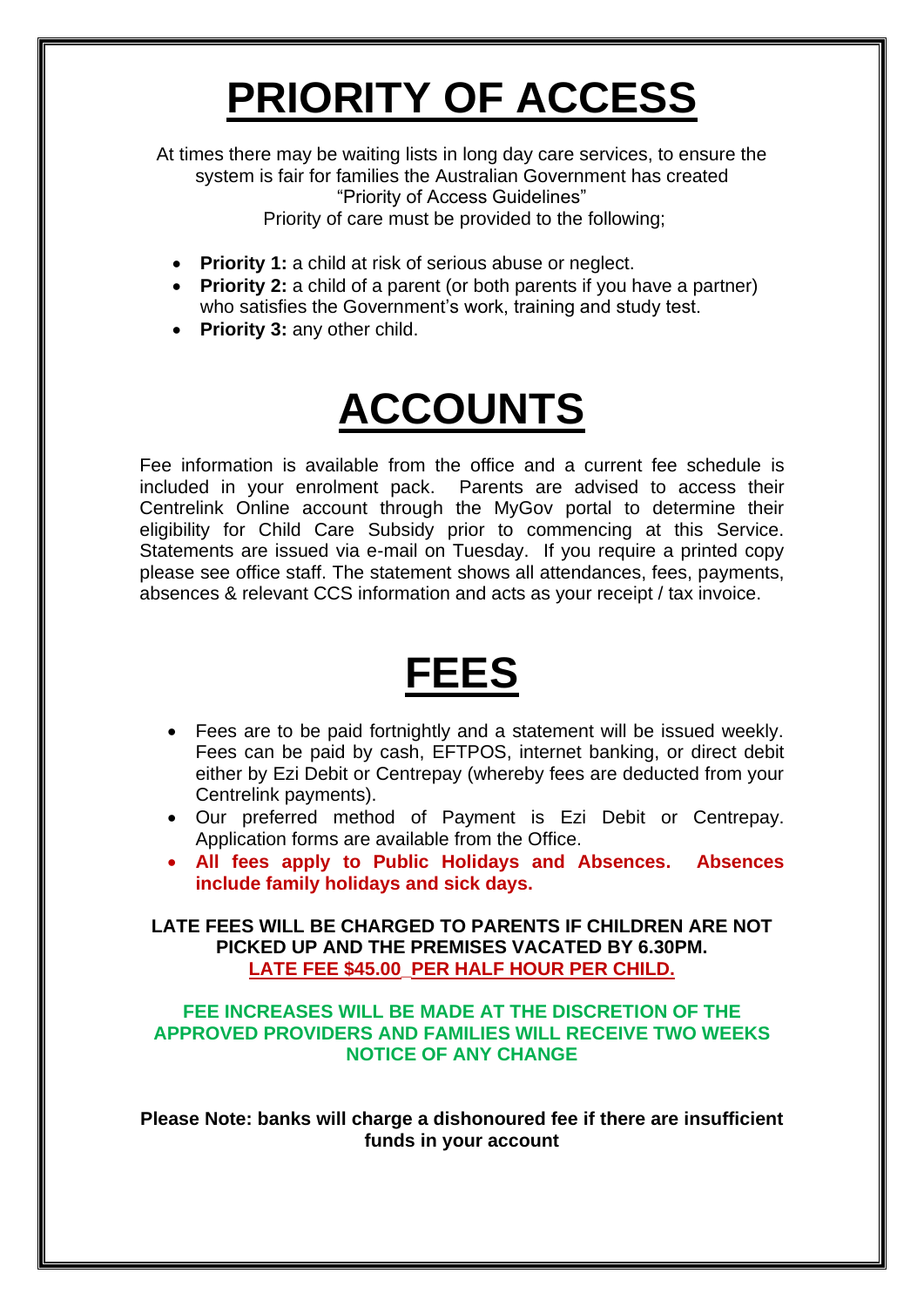# **OVERDUE ACCOUNTS**

Fee reminders are sent to any family one or more weeks late in the payment of fees. If the fees are not paid within the following week or an arrangement not entered into, the child's place at the Service is at risk. This service reserves the right to cease care for the child/children if parent's fee obligations are not met. If legal action is required to pursue outstanding fees any costs involved (including debt collection agency fees or court costs) will be at the expense of the parent/guardian.

# **POLICIES AND PROCEDURES**

A complete volume of policies and procedures pertaining to the operation of Noosa Outlook Childcare Centre is available to all families and can be located in the main foyer of the service. For your convenience please find listed below information regarding just some of the policies important to families enrolling at our centre;

### **ABSENCES**

Families eligible for Child Care Subsidy have **42 Allowable Absences each financial year.** Absent days can be taken for any reason and are applicable to your regular booked days. A families Child Care Subsidies (CCS) are paid for **up to 42** allowable absent days only, the approval of additional absent days will require further evidence and discussion with the Centre Management. Fees are charged on an absence including family holiday leave, sick days and public holidays.

If you require more information regarding Allowable Absences please refer to Section 13 of the CCMS (Child Care Management Service) handbook available at the centre office.

#### **TERMINATION/CHANGE OF YOUR BOOKING**

Families are required to provide this service with two weeks' written notice if terminating your child's/children's enrolment or altering a permanent booking.

### **SIGN IN AND OUT**

The person who delivers or collects the child from the service must sign the Attendance Record against the child's name and include a time. Parents are expected to notify the service if an emergency contact or other adult (over 18 years of age) is collecting the child. People unknown to staff must provide photo identification. If prior arrangements haven't been made staff will contact the parent before releasing the child. Please note that a parent cannot be prevented from collecting their own child/ren from the service unless a current copy of court orders have been provided.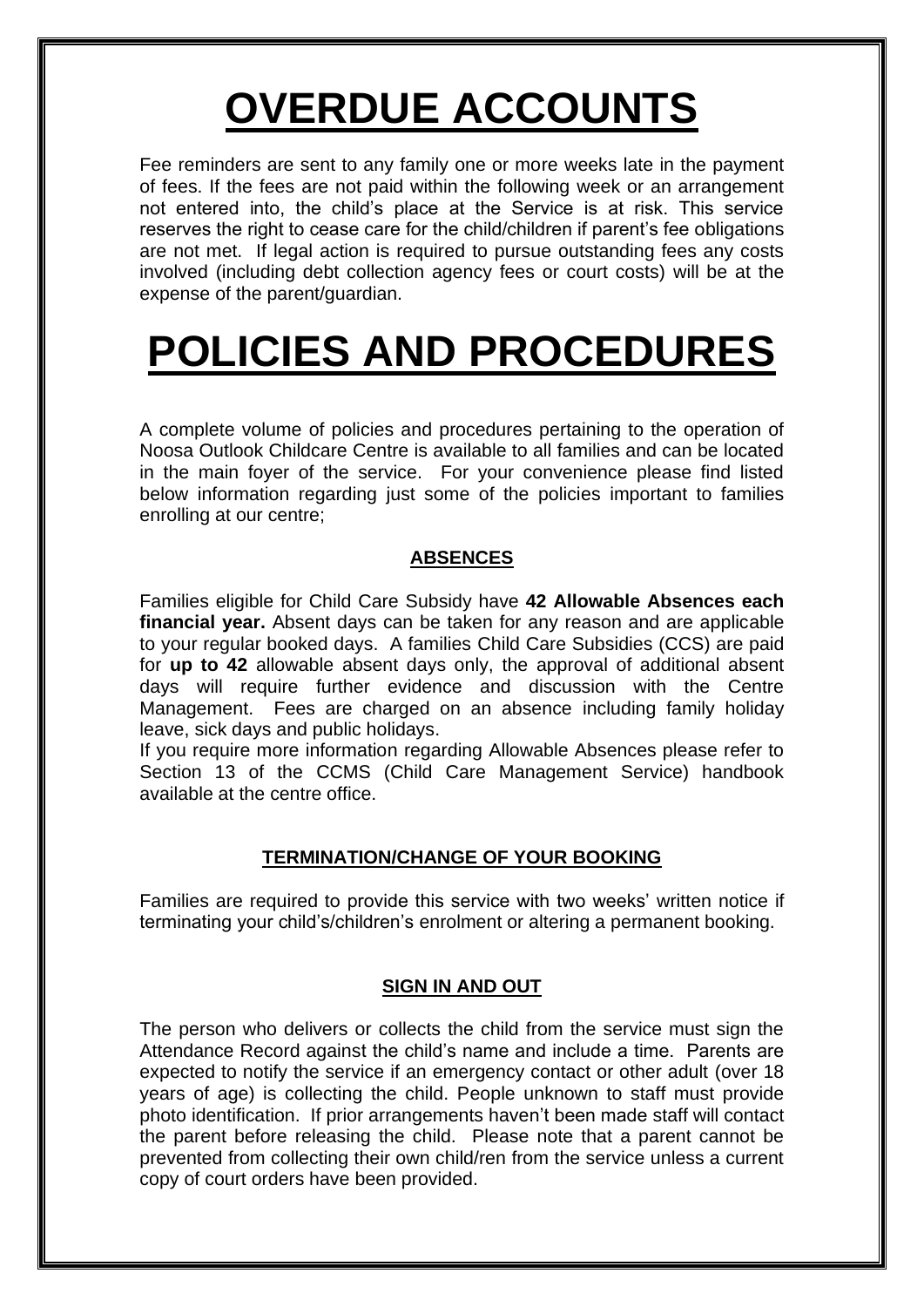#### **BIRTHDAYS**

We are very happy to celebrate children's birthdays and parents are welcome to provide a cake or cupcakes to share with others in the room. We ask that parents please confirm arrangements with your child's educators and enquire about the possible allergies of other children in the room.

#### **SUPERVISION**

Children are effectively supervised at all times. This service complies with educator-to-child ratios at all times and with the National Quality Standards and Regulations addressing such matters as number of Educators, qualifications and experience, risk analysis and regular checks of the physical environment.

#### **HEAD LICE**

Parents will be notified if children have head lice. It is expected that children will be treated efficiently before returning to care. Information regarding effective treatment is available from the office.

#### **RESPECT FOR DIVERSITY**

This service respects families of different religions, cultures, marital status, political beliefs, parental status and disabilities. All children are met fairly and inclusively and supported to participate in the program.

#### **QUALIFIED EDUCATORS**

Steps are taken by this service to ensure that at all times we are complying with regulatory staffing requirements. Educators are screened and appointed based upon a strict criteria and abide by the mandatory requirements of the Blue Card system. All staff are closely monitored by the Nominated Supervisor/Centre Director in terms of their obligations to all aspects of this service. Educators and other staff are expected to adhere to the Early Childhood Australia Code of Ethics (copies can be made available to families). Information (photographs and qualifications) about the Educators in your child's room can be found displayed in each room and on the staff notice board in the foyer of the Centre.

#### **MANAGEMENT**

**Approved Providers Robert Stone and Karen Brooks**

**Centre Director/ Sandra Sherlock Nominated Supervisor** 

#### **Administration Debra Stone**

We welcome your feedback and suggestions or constructive advice. Please direct this to any member of management.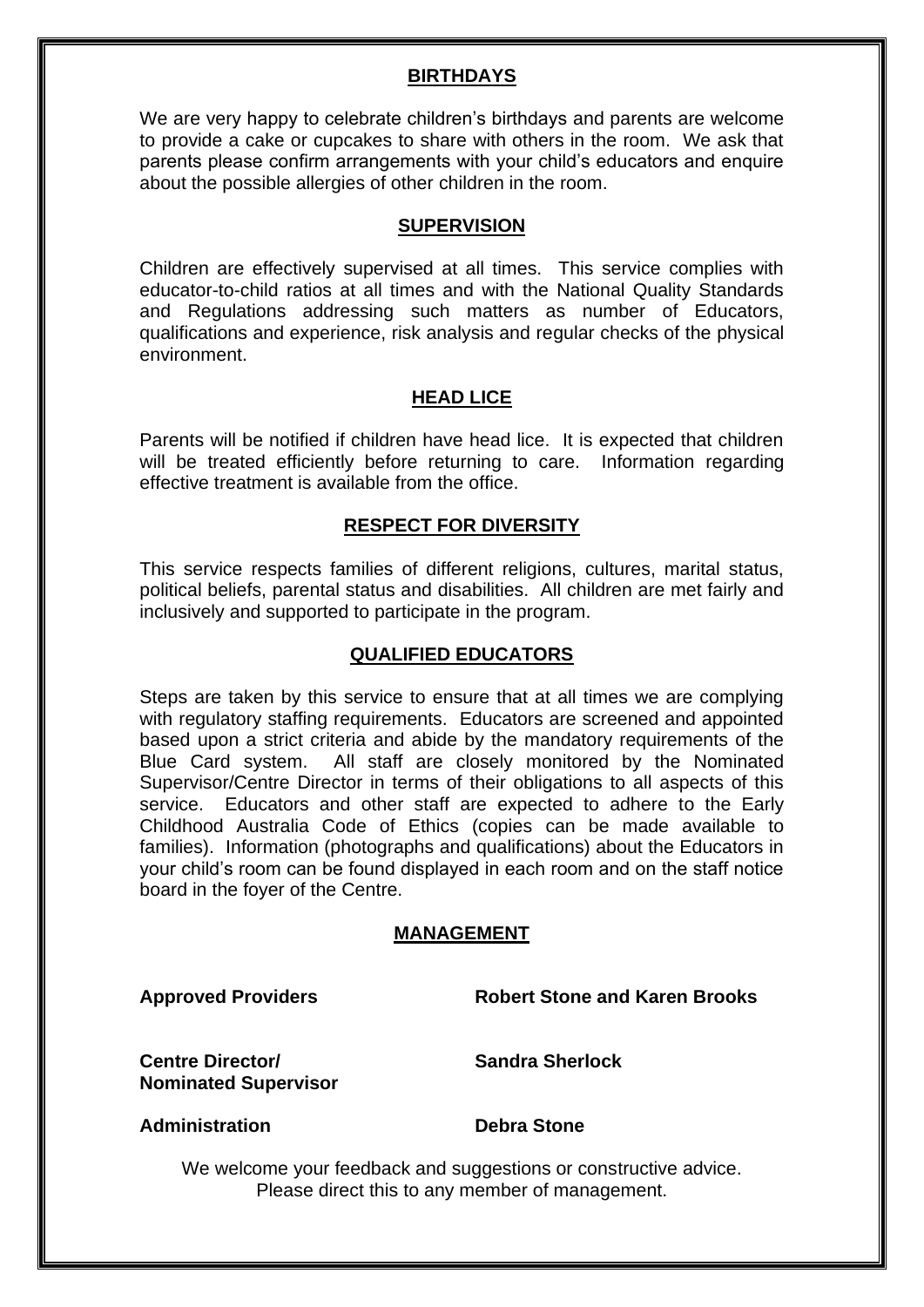#### **EDUCATIONAL LEADER**

**Sandra Sherlock** is the Educational Leader at Noosa Outlook Childcare Centre. This role is to assist Educators in the development and implementation of an educational program within the Service. As an experienced qualified staff member who has an understanding and knowledge of the Early Years Learning Framework Sandra can guide and mentor other Educators in their planning, practice and reflection.

### **PHOTOGRAPHS and SOCIAL MEDIA**

Photographs are used daily as part of our planning and evaluation process in each child's learning journal and within our service for displays, notice boards and day books.

The Centre also has a Facebook page to pass on information to parents and share special events taking place within the service. Please indicate on your enrolment if you do not wish your child's photograph to be included on this social media. Please refer to our photography policy for more details.

#### **IMMUNISATION**

This Service supports the National Immunisation Program (NIP) which is currently recommended by the National Health and Medical Research Council (NHMRC) and promoted by the Commonwealth Government. The Service also supports the protection of children and educators through immunisation, and provides families and staff with information on immunisation and vaccine preventable illnesses and diseases.

The spread of vaccine preventable diseases within the Service is minimised through: monitoring immunisation records; complying with recommended exclusion guidelines and timeframes for children and staff; and, routine personal and environmental health and hygiene practices.

Please provide proof of immunisation upon enrolment or advise the Centre Director otherwise.

Non immunised children unable to attend due to a vaccine preventable disease will incur the usual absence fees.

#### **GRIEVANCE/COMPLAINT PROCEDURE**

This service has a grievance/complaint policy and procedure in place which is available in the main foyers "Policy and Procedures" folder. We welcome your suggestions and feedback including constructive criticism! Please direct your comments to your Lead Educator or the Centre Director. If for any reason you would prefer not to speak with staff at the centre, you may contact the Approved Providers, Karen Brooks or Bob Stone on Ph. 5449 0480 or email [karenbrooks@westnet.com.au](mailto:karenbrooks@westnet.com.au)

Parents and Caregivers also have access to the Office of Early Childhood Education and Care (our regulatory authority) which can be located at;

Level 5, Mike Ahern Building 12 First Avenue Maroochydore QLD 4558 Phone: 5352 9910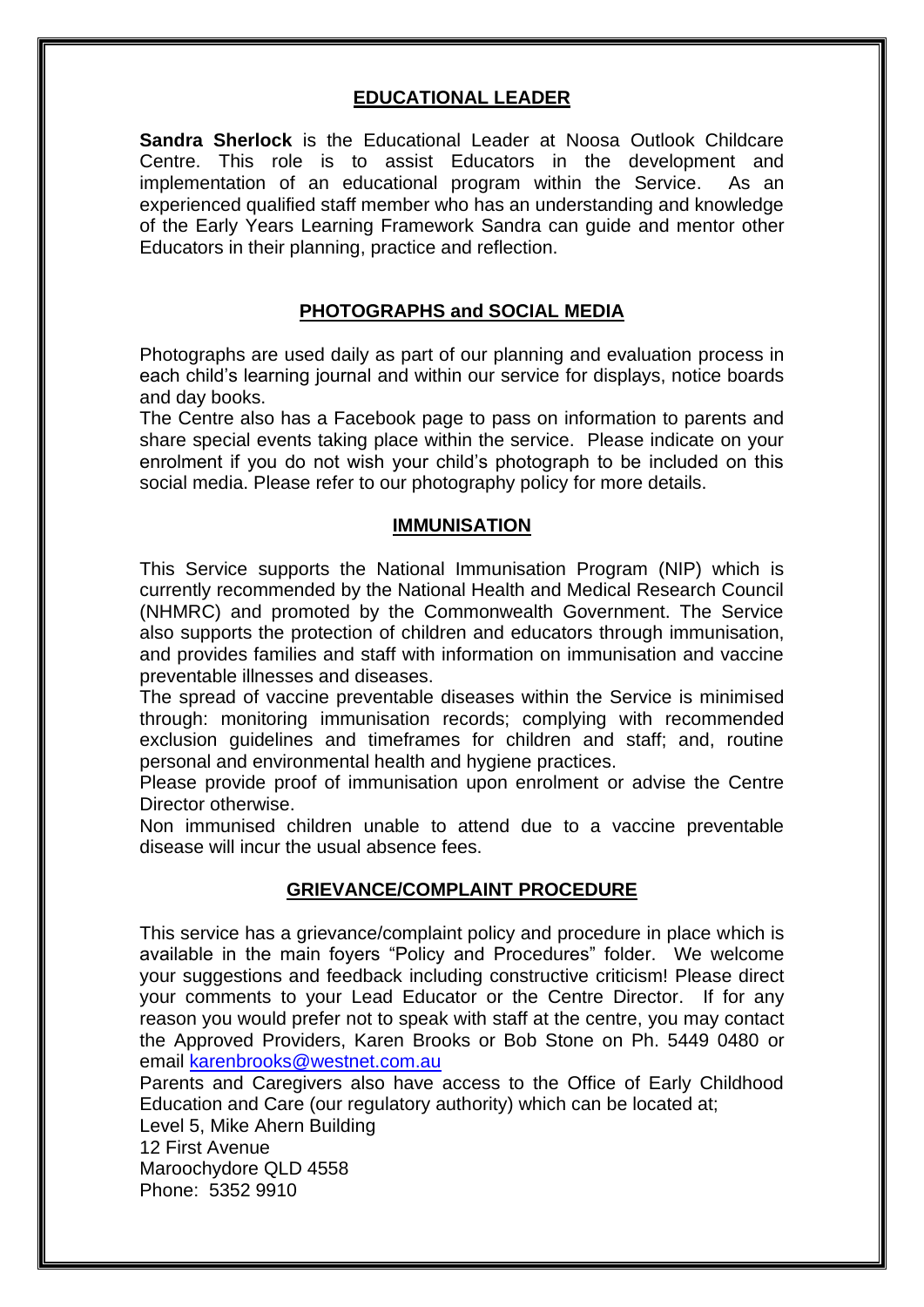#### **EXCLUSION OF SICK CHILDREN**

Infectious diseases can occur frequently in an Early Childhood setting, and effect both children and Educators.

The *Managing Infectious Diseases Policy* is available to parents when they enrol their child in the Service, and their attention is specifically drawn to their responsibilities under the Policy. Information about infectious conditions and minimum exclusion periods is available to all families from the office.

Educators are informed of the symptoms of excludable illnesses and disease and of infection control through staff meetings and professional development.

**Any child unwell and unable to participate in the program will be collected from the service. Children with a temperature of 38° or more must be clear of fever for 24 hours before returning to the centre. This 24 hour exclusion policy also applies to children with vomiting or diarrhoea.**

We appreciate that it can be difficult for working parents to take time off work to care for sick children however this policy is strictly upheld in the very best interest of other children and the health and wellbeing of our Educators.

#### **ALLERGIES**

#### **Please keep us informed if your child has or develops any allergies. We are NOT a nut free centre, choosing to follow the advice of Anaphylaxis Australia in educating children and families in awareness, avoidance and action.**

If your child has asthma or allergies you will be required to provide a management plan certified by your doctor or allergy specialist. Together we will review this management plan to ensure that Educators are following best practices at all times in the care and management of your child.

#### **ADMINISTERING MEDICATION**

Before any medication – other than those listed in Medical Management Plans – is administered, the parent or person named in the enrolment form as authorised to consent to administration of medication must complete the Service's Medication Form – Authority to Administer (Short-Term).

The details on the Form must be the same as those on the label on the medication, and the person completing the Form must print and sign their name on the Form. Details to be provided on the Form include:

- o child's name
- o name of the medication to be administered;
- $\circ$  time and date the medication was last administered
- $\circ$  time and date, or the circumstances under which, the medication should be next administered
- o dosage to be administered
- $\circ$  the manner in which the medication is to be administered.

#### **Any over-the-counter medication, naturopathic or herbal preparation requires pharmaceutical labelling with the child's name and instructions before it can be administered.**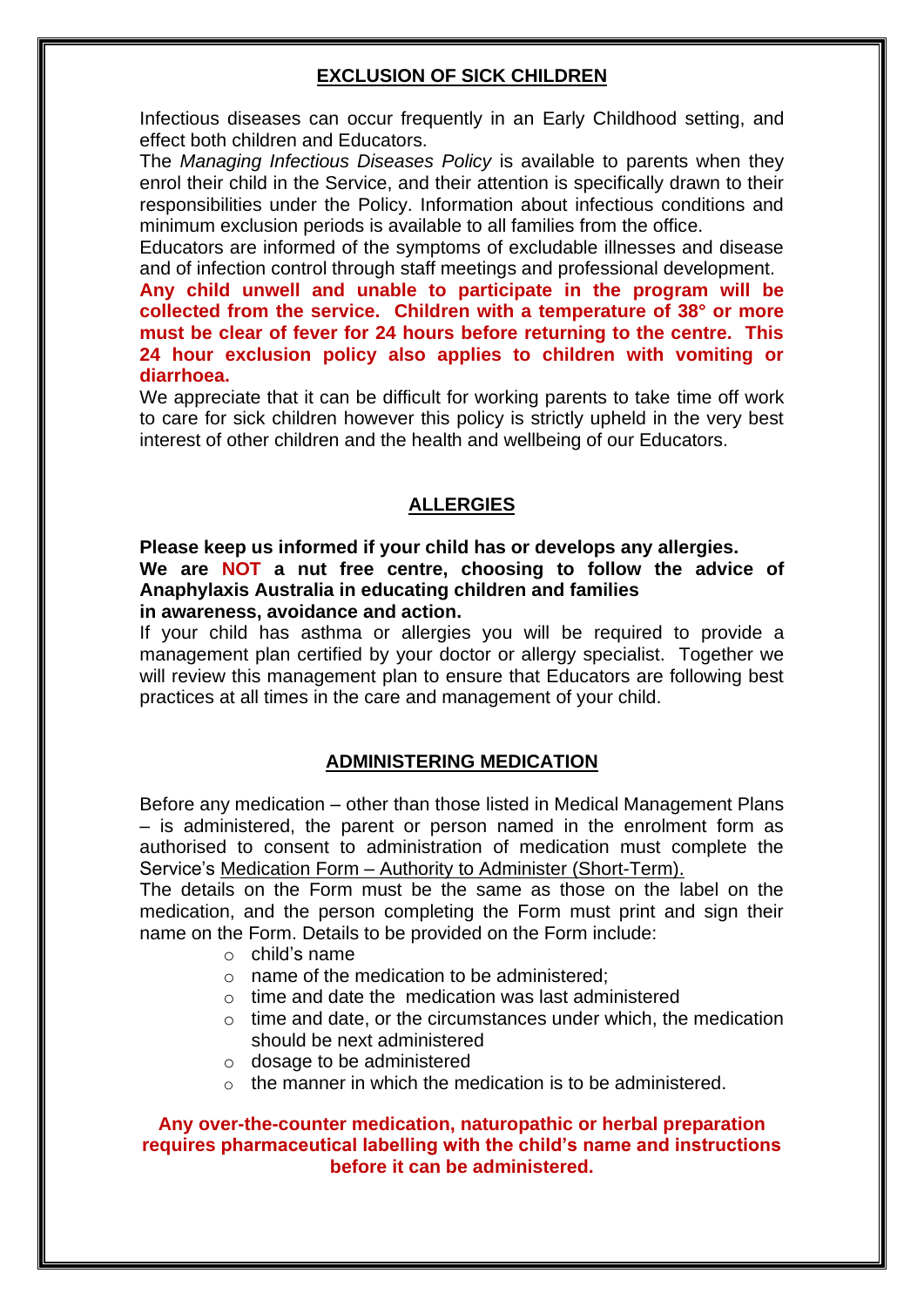#### **MEAL TIMES**

With the exception of drinking water, parents supply all of their children's food and drink requirements while at the Service. Parents are encouraged to pack healthy and nutritious lunches and snacks in their children's lunch boxes.

The healthy eating message is promoted and positively reinforced amongst families. Educators also reinforce this message to the children by including the topic in daily routines, modelling, discussions, songs, stories, games, using different cultural meal settings, and cooking experiences.

**Meal times are relaxed, pleasant and unhurried. Children choose what to eat from their lunch boxes. Educators sit and eat with the children, maintaining good personal nutrition. They help them open any sealed containers, and talk with them on topics of interest, including, but not limited to, healthy food and nutrition.**

### **COMMUNICATION AND CENTRE POLICIES**

There are several ways in which we will communicate important information and correspondence with families;

- Each child has a communication pocket in their room which is clearly identified with a photograph and name tag.
- Messages on the whiteboard in the foyer of the centre.
- Notice Boards in each room and an information board in the foyer.
- Monthly newsletters are shared with families via email.
- E-mail alerts and notifications.
- Noosa Outlook Childcare Centre Facebook page.
- Parent and Community Notice board displayed in the alcove before you enter the foyer.
- A complete volume of procedures, forms and policies are available for your perusal in the foyer of the centre.

Policies and our centre philosophy are reviewed annually and circulated with monthly newsletters for your consideration and feedback.

# **REGULATORY AUTHORITY**

Our service is governed by the Office of Early Childhood Education and Care. Parents and Caregivers are welcome to contact the regulatory authority at any time, their details are as follows;

Office for Early Childhood Education and Care

Level 5, Mike Ahern Building,

12 First Ave

Maroochydore QLD 4558 Phone: 5352 9910

[maroochydore.oecec@dete.qld.gov.au](mailto:maroochydore.oecec@dete.qld.gov.au)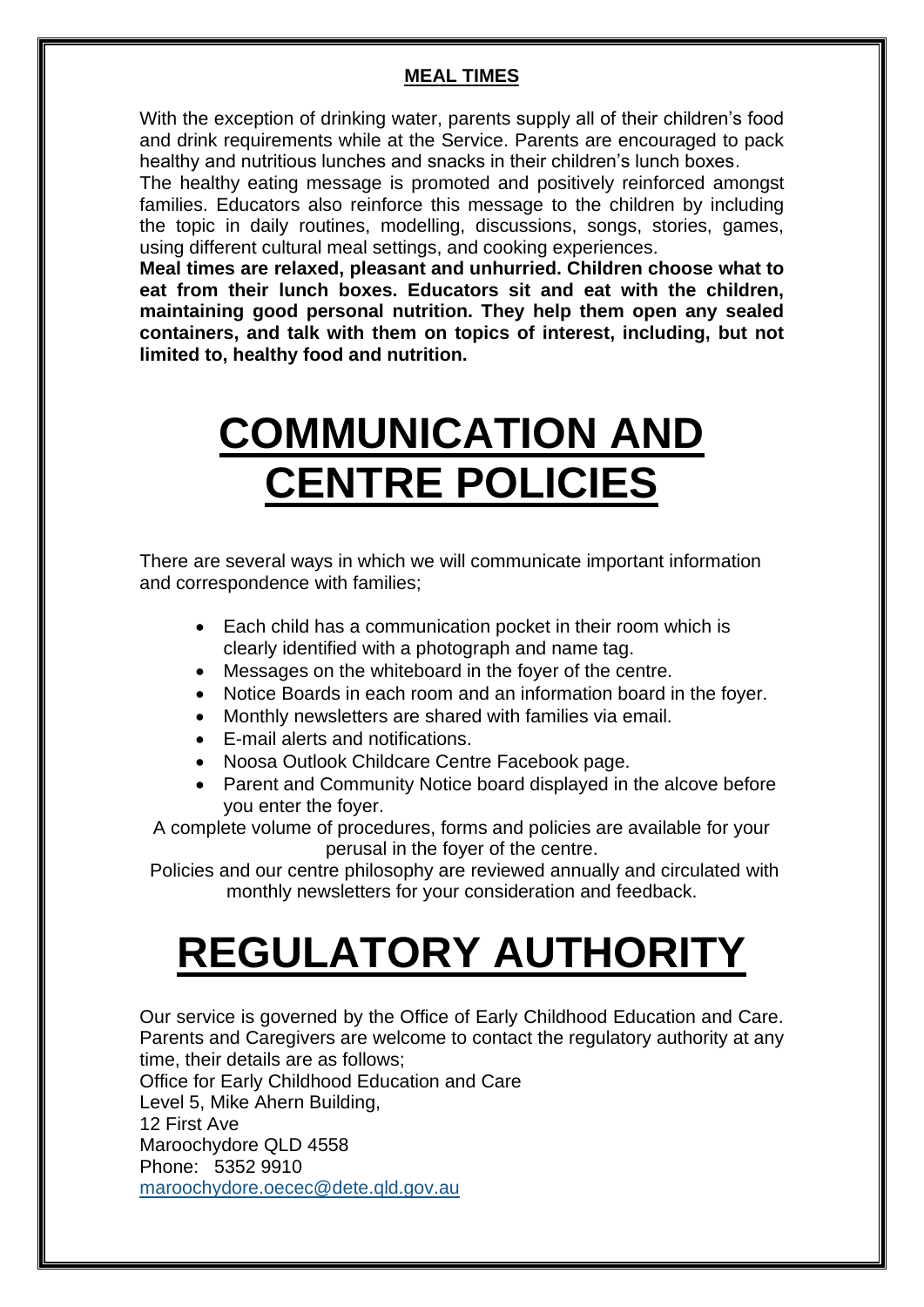### **The Negotiated Emergent Curriculum**

Here at Noosa Outlook Child Care Centre, we believe in a child directed curriculum, driven by play based learning. It is important to us as Early Childhood Educators to involve children in their learning; this means carefully and regularly observing the children and allowing ourselves to be guided by their actions, skills, thoughts, visions, ideas and reactions to their environment. This is called a negotiated emergent curriculum.

By implementing a negotiated emergent curriculum, offering 'invitations' to learn, children are creating an environment that interests them. It is spontaneous and responsive to the immediate interests of the children. Topics are driven by their ideas, interests, information and questions from the children (or parents) themselves.

Ideas can be supported and extended by providing resources and equipment as needed or requested by the child. It is through the development of these experiences that children can learn more about their natural interests, curiosities and the world we live in. Children are viewed as co-constructors and contributors to their learning environments and Educators collaborate with children and scaffold learning to encourage new discoveries and challenges.

Family input is imperative and greatly encouraged! Please feel free to both browse the program and make comment or suggestion either directly to your child's Educators or through written entry in the program book. We encourage your interest and feedback and would greatly appreciate your input into your child's program.

Our Educators embrace the National curriculum known as the Early Years Learning Framework and the Qld Kindergarten Learning Guidelines when planning and documenting to extend and enrich children's learning.